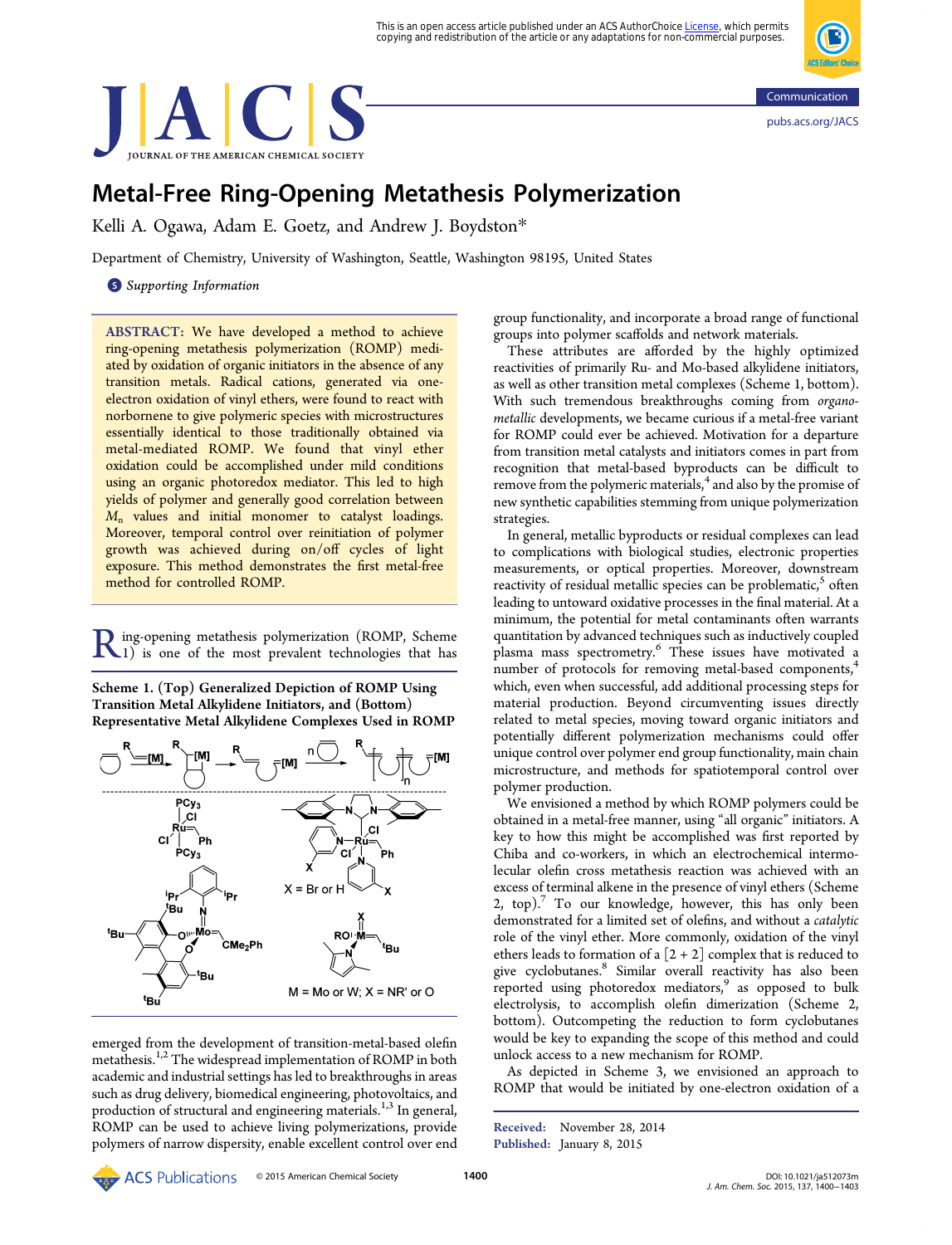<span id="page-1-0"></span>Scheme 2. (Top) Electrochemical Olefin Metathesis and Cyclobutane Formation, and (Bottom) Photoredox Mediated Cyclobutane Synthesis



Scheme 3. Idealized Mechanism of Redox-Initiated, Metal-Free ROMP



vinyl ether initiator  $(A)$  to produce the activated radical cation **B**. Subsequent reaction with a cycloalkene monomer would form a  $[2+2]$  complex (C). We hypothesized that reduction of C could be out-competed by rapid ring opening to alleviate ring strain in an appropriate cycloalkene. This would complete the ROMP initiation event arriving at D. Continued propagation with additional cycloalkene monomers would ultimately yield ROMP polymers, potentially bearing a reactive radical cation chain end (E). Reversible reductions of D and E are also likely, which would result in iterative termination−reinitiation cycles to arrive eventually at F. Encouraged by the propensity for ring strain in cycloalkene monomers to facilitate ROMP, we were inspired to develop an electro-organic approach to this widely used polymerization method. Herein, we report the initial development of a metal-free ROMP method.

We focused on norbornene (1) as a monomer, as this scaffold exhibits relatively high ring strain among common ROMP monomers (Figure 1). To investigate the direct oxidation of vinyl



ethers and propensity for the ensuing radical cation to initiate ROMP, we conducted bulk electrolysis on solutions of 1 containing readily available vinyl ether initiators (2a−c). After electrolysis of 1 and 2a for 3 h, the reaction solution and electrodes were analyzed for any presence of polynorbornene (PNB). A small amount of material was obtained (3% yield), and analysis by NMR spectroscopy revealed signals consistent with PNB. Moreover, end group signals consistent with the vinyl ether were observed even after precipitation of the polymer to remove any residual small molecule initiator. Gel permeation chromatography (GPC) analysis revealed a number-average molecular weight  $(M_n)$  of 11.8 kDa ( $D = 2.2$ ). Similar results were obtained using initiators 2b and 2c. Although the yields of PNB were consistently low, the confirmation that an anodic oxidation of 2 could initiate polymerization of 1 to give polymer structures consistent with a ROMP mechanism was encouraging.

The main challenges with further development of the electrochemical approach appeared to be poor solubility of 1 and PNB in nitromethane (a requisite solvent in Chiba's work), and heterogeneous oxidation of the initiator (2) at the electrode surface. To circumvent these issues, we pursued similar redox processes that were amenable to a broader solvent scope and homogeneous oxidations. We were inspired by recent breakthroughs in photoredox polymerizations, which have emerged as a powerful method for achieving metal-free protocols and spatiotemporal control over polymerizations.<sup>[10](#page-3-0)</sup> Notably, photoredox polymerization strategies have focused almost exclusively on controlled radical addition polymerizations in which a redox process is inherent in the activation/deactivation of the polymer chain end. Traditional metal-mediated ROMP (Scheme [1](#page-0-0)), on the other hand, is redox-neutral at all stages, and the metal complex is covalently attached to each chain end until chemically cleaved at the end of the polymerization.

Pyrylium and acridinium salts (3a – c, Figure 2) have been identified as good candidates for facilitating photo-oxidation.<sup>[9b](#page-3-0)</sup>



Figure 2. Photoredox mediators used in this study.

These mediators are capable of facilitating electron transfer when in the photoexcited state and were expected to be good oxidizers for the vinyl ether initiators  $(2)$ . Whereas the initiators 2a–c display oxidation potentials in the range of 1.43 to 1.30 V vs SCE,<sup>[6](#page-3-0)</sup> the oxidizing power of excited state pyrylium and acridinium cations have been calculated to be 1.74 and 2.06 V vs SCE, respectively.<sup>[11,12](#page-3-0)</sup> To explore the photoredox initiation of ROMP, we used an initial monomer concentration of ca. 1.9 M in  $CH_2Cl_2$ , with a monomer to initiator  $(1:2a)$  molar ratio of ca. 100:1. Using a blue LED light source ( $\lambda = 450 - 480$  nm) in the presence of 3, the best yields were obtained from the pyrylium tetrafluoroborate salt 3a. In general, 3b gave lower yields than 3a, and 3c failed to produce any detectable PNB.

The structure of the PNB was confirmed by  ${}^{1}H$  NMR analysis in comparison with an authentic sample prepared via traditional ROMP using the Grubbs first-generation initiator (see [Supporting Information\)](#page-3-0). The glass transition temperature  $(T<sub>g</sub>)$  of samples prepared by either traditional or photoredox mediated ROMP were also found to be consistent with one another. Specifically, the  $T_g$  of PNB prepared by Ru-mediated ROMP ( $M_n = 49.5$  kDa) was found to be 53.3 °C, versus 49.5 °C for a sample prepared by photoredox initiation  $(M_n = 43.9 \text{ kDa})$ .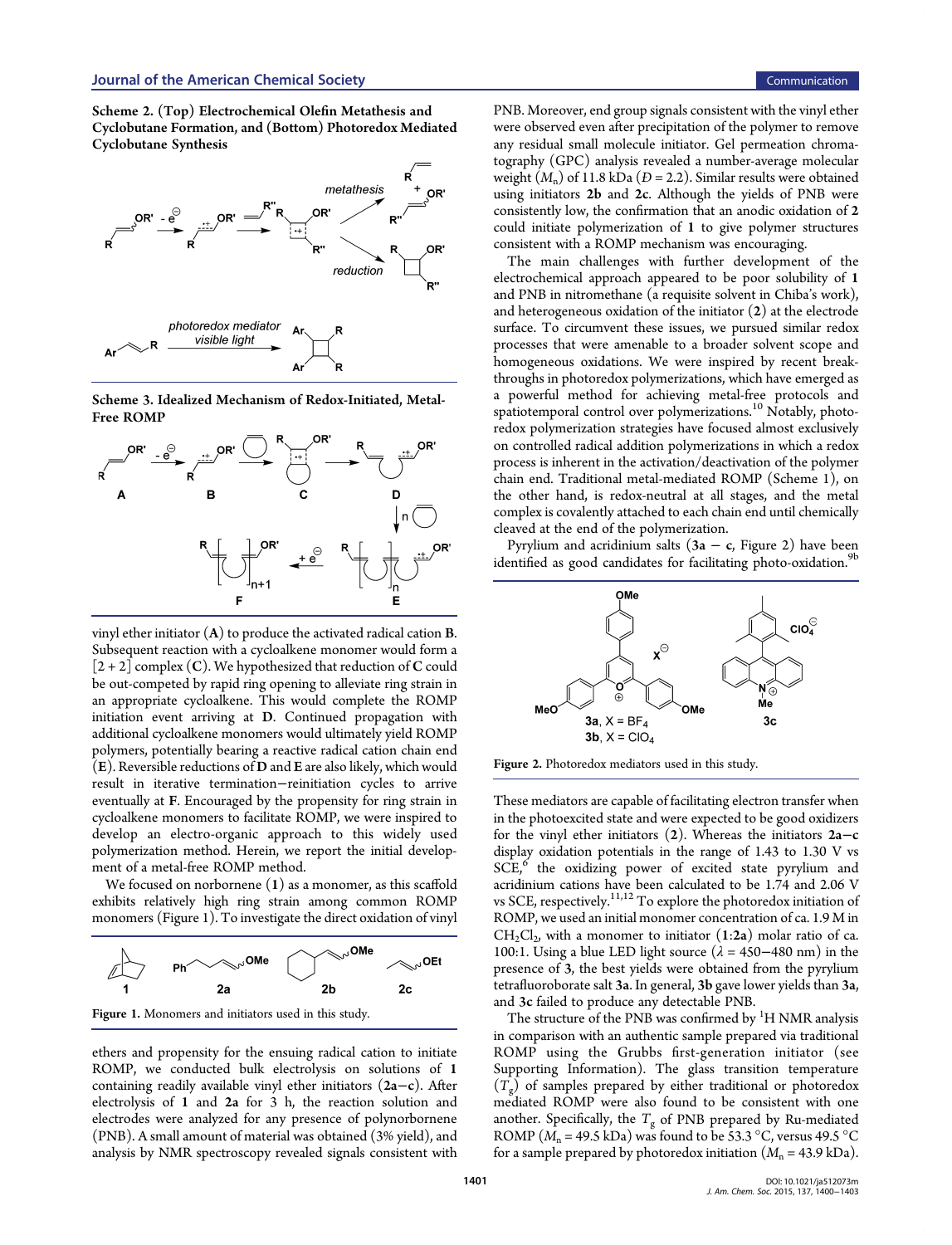|  |  | Table 1. Polymerization Results and GPC Data for Photoredox Mediated ROMP |  |  |  |  |  |
|--|--|---------------------------------------------------------------------------|--|--|--|--|--|
|--|--|---------------------------------------------------------------------------|--|--|--|--|--|

|                 |                |             | R <sup>2</sup> | $\mathbb{R}^3$ OR'<br>(2)<br>$3a$ , CH <sub>2</sub> Cl <sub>2</sub> , blue LED light | $R^{\zeta^{\rightrightarrows}}$<br>PNB | 'n or                   |                        |     |
|-----------------|----------------|-------------|----------------|--------------------------------------------------------------------------------------|----------------------------------------|-------------------------|------------------------|-----|
| entry           | initiator      | $1:2:3^a$   | $[1]_0(M)^b$   | conversion $(\%)^c$                                                                  | time (min)                             | $M_{\rm n,~theo}$ [kDa] | $M_{\rm n, exp}$ [kDa] | Đ   |
|                 | 2a             | 97:1:0.03   | 1.9            | 88 (73)                                                                              | 30                                     | 8.0                     | 15.1                   | 1.7 |
| $\mathfrak{p}$  | 2 <sub>b</sub> | 97:1:0.03   | 1.9            | 92(80)                                                                               | 30                                     | 8.4                     | 14.9                   | 1.6 |
| 3               | 2c             | 106:1:0.03  | 2.0            | 87(67)                                                                               | 30                                     | 9.0                     | 15.8                   | 1.6 |
| $\overline{4}$  | 2c             | 104:1:0.10  | 1.9            | 80(76)                                                                               | 150                                    | 7.8                     | 13.5                   | 1.4 |
| 5               | 2c             | 104:1:0.25  | 1.9            | 90(73)                                                                               | 120                                    | 8.9                     | 19.2                   | 1.6 |
| 6               | 2c             | 48:1:0.03   | 1.8            | 95(78)                                                                               | 60                                     | 4.3                     | 8.1                    | 1.4 |
| 7               | 2c             | 57:1:0.03   | 1.2            | 93(58)                                                                               | 120                                    | 5.0                     | 11.5                   | 1.4 |
| 8               | 2c             | 491:1:0.03  | 5.3            | 51(25)                                                                               | 120                                    | 23.6                    | 22.2                   | 1.5 |
| 9               | 2c             | 494:1:0.03  | 1.8            | 72(50)                                                                               | 60                                     | 33.4                    | 43.9                   | 1.5 |
| 10              | 2c             | 1000:1:0.03 | 1.9            | 61(47)                                                                               | 120                                    | 57.4                    | 60.2                   | 1.6 |
| 11 <sup>d</sup> | 2c             | 103:1:0.03  | 1.9            | 53(29)                                                                               | 2580                                   | 5.0                     | 7.2                    | 1.3 |
| $12^e$          | 2c             | 102:1:0.03  | 1.9            | 88 (53)                                                                              | 90                                     | 8.5                     | 15.5                   | 1.4 |

 ${}^a$ Initial molar ratio of 1, 2, and 3.  ${}^b$ Initial concentration of 1.  ${}^c$ Conversion of 1, as determined by  ${}^1{\rm H}$  NMR analysis; isolated yields after precipitation given in parentheses. <sup>d</sup> Reaction mixture exposed only to ambient light from fume hood. <sup>e</sup> Reaction mixture exposed to blue LED light with half of the bulbs blocked out.  $M_{\text{n, theo}}$  is theoretical number-average molecular weight calculated from initial 1:2 ratio and % conversion of 1.  $M_{\text{n, exo}}$  is experimental number-average molecular weight, calculated from a weight-average molecular weight determined by GPC using multiangle laser light scattering (MALLS). Dispersities (Đ) determined by GPC analysis.

Each initiator (2) gave PNB in good yield via the photoredox method (Table 1, entries 1−3). Whereas 2a provides a distinguishable NMR handle (see [Supporting Information\)](#page-3-0), the majority of the polymerizations were conducted with 2c simply due to commercial availability of this initiator. The amount of photoredox mediator 3a that was required for successful polymerization was found to be quite low. Specifically, we observed consistent  $M_n$  values and % conversions when using mediator to initiator ratios (3a:2) of 0.03 to 0.25 (Table 1, entries 3−5). A higher loading of mediator did manifest some bimodality in the GPC traces, with high MW shoulders appearing with increasing amounts of mediator. We speculate that this may be due to the increased concentration of active chain ends and therefore greater extent of chain−chain coupling. Additionally, the complexity of reversible chain end deactivation/reactivation is likely influenced by the amount of mediator.

Varying the initial monomer to initiator ratio provided some degree of control over the final  $M_n$  (entries 3, 6–10). We observed a consistent correlation between the theoretical and experimental  $M<sub>n</sub>$  values, with experimental values generally being greater than expected for the given monomer to initiator ratios and % conversions. Dispersities were found to vary between 1.3 and 1.7 across different experiments and remained fairly consistent during the course of each polymerization. We also found that the initial monomer concentration could be varied, with even very high (5.3 M) concentrations giving successful polymerizations (entry 8). This suggests that bulk polymerization using liquid monomers may be possible in the future with this approach.

Importantly, the initiator, mediator, and light source were each found to be required for the polymerization. In the absence of blue LED light, but with exposure to ambient lighting from the fume hood, we observed slow conversion to give PNB (Table 1, entry 11). Similarly, using blue LED light with half of the bulbs blocked out also gave PNB at an expected longer reaction time (entry 12). It is noteworthy that the reduced light intensity in each case gave lower *Đ* in comparison with other experiments, although the extent and origin of this trend are not yet clear. In the complete absence of light, no PNB was observed.

During the course of the polymerization, we observed a gradual increase in  $M<sub>n</sub>$  with increasing conversion of monomer, consistent with the chain growth nature of ROMP (Figure 3).



Figure 3. Plot of  $M_n$  ( $\bullet$ ) and  $D(\triangle)$  vs % conversion of monomer using initial 1:2c of (top) 100:1 and (bottom) 500:1.

Although there was a positive correlation, the linearity was not as precise as traditional "living" ROMP using, for example, Grubbs third-generation initiator.<sup>[1c,13](#page-3-0)</sup> This could be ascribed to the relative rates of initiation and propagation in the photoredox method, or any number of early termination events.

Mechanistically, we envision oxidation of the vinyl ether via electron transfer to the excited pyrylium cation to give the vinyl ether radical cation (e.g.,  $A \rightarrow B$ , Scheme [3\)](#page-1-0). Notably, the propagating radical cation chain end likely forms a dynamic redox couple with the reduced pyrylium species. The reversibility would manifest an ability for the radical cation chain end to be reduced to terminate polymerization, and then oxidize and reinitiate upon exposure to light. We investigated this temporal